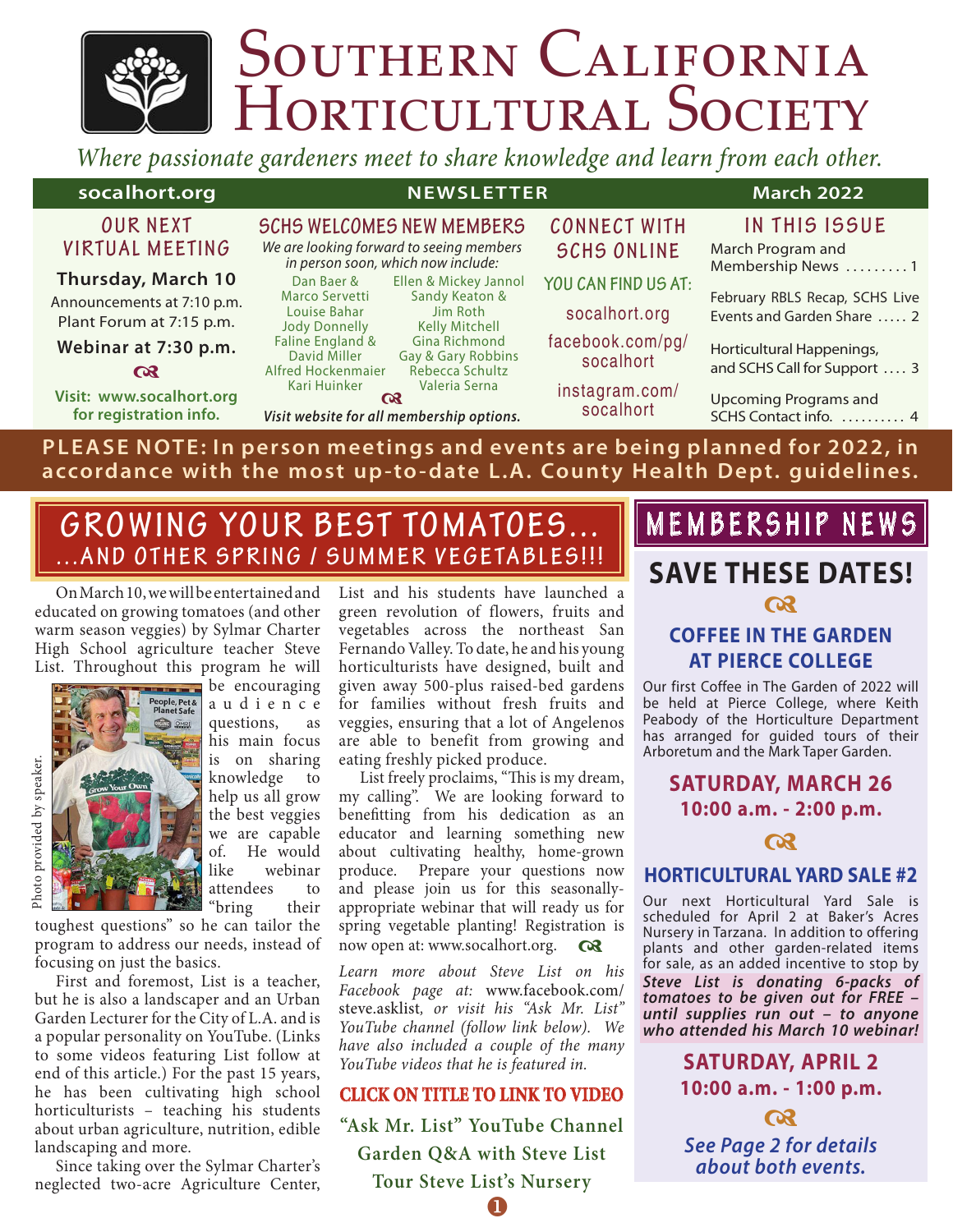# **FEBRUARY MEETING RECAP • SCHS LIVE EVENTS • MONTHLY GARDEN SHARE**

On February 10 the SCHS hosted Suzanne Simard, Professor of Forest



Ecology at the University of British Columbia and the leader of The Mother Tree Project, as our speaker in this year's installment of the Ruth<br>Borun Lecture Lecture

Series. The evening's presentation was drawn from the research that led to the publication of her latest book, *Finding the Mother Tree*, which explores the ways in which trees communicate, learn and adapt their behaviors with a sophistication typically ascribed to humans.

Dr. Simard grew up, and currently works in, heavily-forested areas of British Columbia, where her early experiences with standard forestry industry practices set her on the path culminating in her ground-breaking research. Over 30 years ago, she – and others – recognized that clear-cutting sections of forests to plant tree monocultures was destroying biodiversity and creating "holes" in the environment, inviting in pathogens, destructive insects, weeds, etc. Simard then began to question what might be happening to soil structures as well, leading to her extensive research on mychorrhizal fungi networks.

She cited David Reed's lab work in Britain, showing how trees can be linked by mycorrhiza and pass carbon between them, as an early inspiration into her work on tree communication. Despite publishing her research since the 1990s (over 170 scientific articles in journals to date), it wasn't until Dr. Simard began mapping sections of old-growth forests and did DNA testing on the fungal links among roots that her work became more widely recognized and accepted.

Understanding how "mother trees" nurture younger plants by processing the greatest amount of nutrients, sunlight, water, etc. and then distribute these for the communal good via their extensive root systems, has global ecological implications. Wide dissemination of this knowledge can aid, not only in efforts to regenerate (and sustain) forest ecosystems, but also to protect against fires and to sequester carbon.

If you would like to learn more, you can read about Dr. Simard at her website: www.suzannesimard.com, or click here for a link to purchase her book.

d *Sabine Steinmetz*

# **SCHS MONTHLY GARDEN SHARE**

*Now is the time to get growing!*

- **• Begin planting tomatoes and other veggies (Come to our March webinar!)**
- **• Perennials will begin active growth, so watch for and manage pests.**
- **• Put ornamentals, fruit trees and shrubs on your feeding schedule.**
- **• Add mulch to newly planted areas and refresh throughout all beds.**
- **• Watch your wildflowers bloom and visit native gardens for their best seasonal displays!**

d *Sabine Steinmetz*

# **FIRST SCHS IN-PERSON EVENTS OF 2022! MARCH 26 • CITG AT PIERCE** *and* **APRIL 2 • HORT YARD SALE**

*The SCHS will be hosting a Coffee In The Garden event at Pierce College in Woodland Hills on Saturday, March 26.*

Keith Peabody of the Horticulture Dept. has arranged for guided tours of the Arboretum and the Mark Taper Garden, although self-guided tours are also permissible.

*Event runs from 10:00 a.m. - 2:00 p.m.*



## **Guided Tours of Arboretum and Mark Taper Garden** First Tour at 11:00 a.m.

Repeat Tour at 1:00 p.m.

**PIERCE COLLEGE**6201 Winnetka Ave. **•** Woodland Hills

*Admission and parking are free.* (Registration is requested at www.socalhort.org.)

**Refreshments will be provided too!**

*Our spring Horticultural Yard Sale will be on Saturday, April 2 with some new vendors and returning favorites.* 

This FREE event is open to members and non-members alike, and we hope you will stop by to check out all of the garden-related items being offered for sale, including:



**•** *Plants* **•** *Decorative Pots* **•** *Succulents* **•** *Books* **•** *Seedlings* **•** *Botanical Art* **•** *AND MORE PLANTS!*

#### **BAKER'S ACRES**18552 Erwin Street **•** Tarzana

Shop 'til you drop from **10:00 a.m. - 1:00 p.m.** - or just drop by for a visit and say "hello" -

**NOTE: Only street parking is available.**

*We are looking forward to seeing everyone again and hope you will be able to attend one or both of these events to usher in spring with us!*

*Learn more about SCHS and check us out online at:* **www.facebook.com/pg/socalhort • www.instagram.com/socalhort • www.socalhort.org**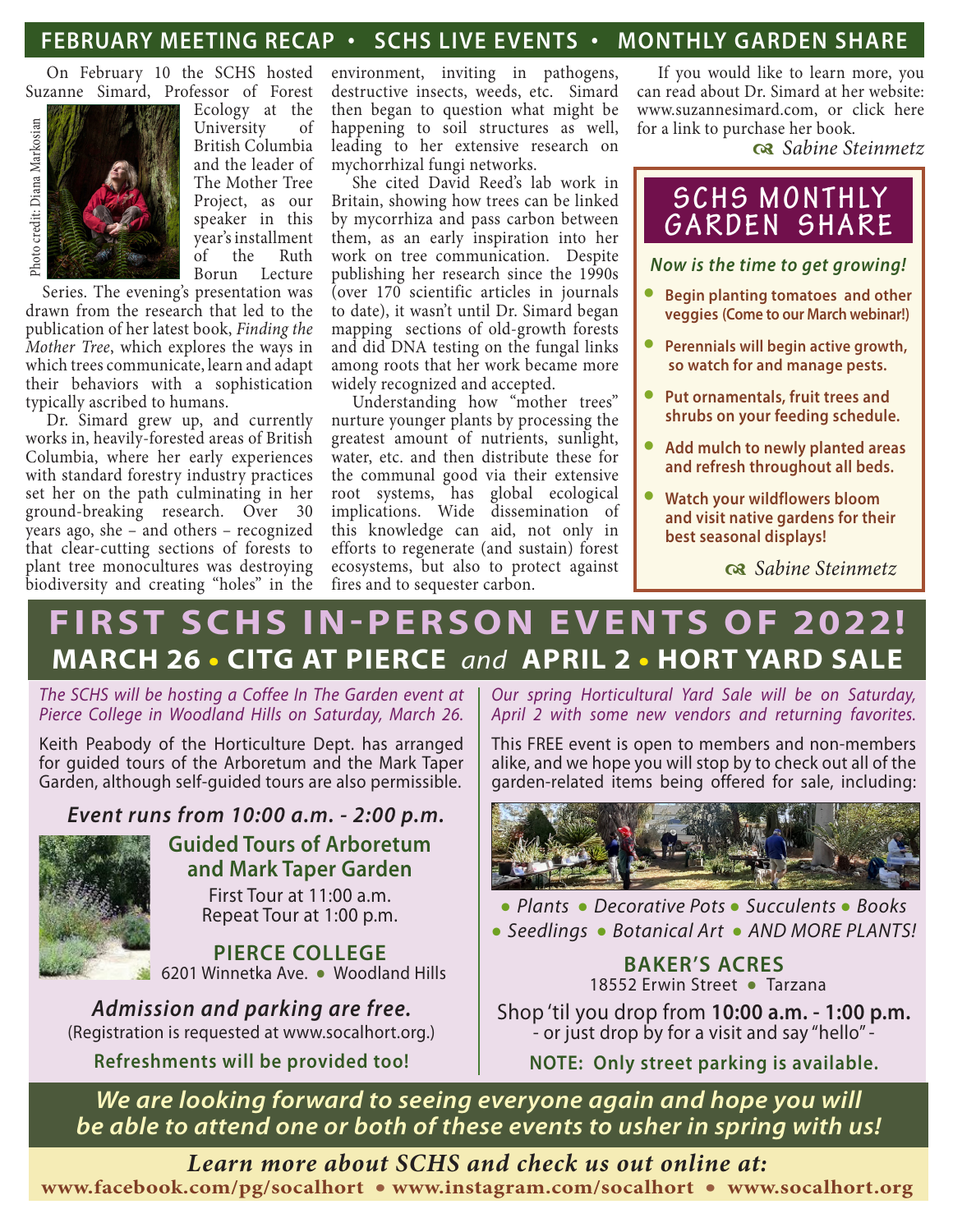# *Venues open at press time are marked*  $\alpha$  *and*  $\phi$  *for those that are online only.*

**Organizations are offering events, both online and in person, but may have updated protocols in place.**  *Please continue to check with your favorites for current info if you are planning a visit.*

**ARLINGTON GARDEN** 275 Arlington Drive, Pasadena 91105  **626-578-5434** www.arlingtongardenpasadena.com

- **C**& CALIFORNIA BOTANIC GARDEN **(formerly RANCHO SANTA ANA)** 1500 N. College Ave., Claremont 91711 **909.625.8767** www.calbg.org
- **CALIFORNIA NATIVE PLANT SOCIETY** SAN GABRIEL MOUNTAINS CHAPTER 1750 N. Altadena Dr., Pasadena 91107 **818.398.5420** www.cnps-sgm.org
- **CALIFORNIA NATIVE PLANT SOCIETY** L.A. / Sta Monica Mtns Chapter / Sepulveda Garden Ctr 16633 Magnolia Blvd., Encino 91436 **818-782-9346** www.lasmmcnps.org
- **Q3 DESCANSO GARDENS** 1418 Descanso Drive, La Canada 91011 **818.949.7980** www.descansogardens.org
- **C**& EATON CANYON NATURE CENTER 1750 N. Altadena Dr., Pasadena 91107 **626.398.5420** www.ecnca.org
- **Q FULLERTON ARBORETUM** 1900 Associated Road, Fullerton 92831 **657.278.3407** www.fullertonarboretum.org
- **Q HUNTINGTON BOTANICAL GARDENS** 1151 Oxford Road, San Marino 91108 **626.405.2100** www.huntington.org
- **C**& LOS ANGELES COUNTY ARBORETUM 301 N. Baldwin Ave., Arcadia 91007 **626.821.4623** www.arboretum.org
- **Q& NATURALHISTORYMUSEUMOFL.A.** 900 Exposition Blvd., Los Angeles 90007 **213.763.3466** www.nhm.org
- **Q3 RANCHO LOS ALAMITOS** 6400 E. Bixby Hill Rd., Long Beach 90815 **562.431.3541** www.rancholosalamitos.org
- **RANCHO LOS CERRITOS** 4600 Virginia Road, Long Beach 90807 **562.206.2040** www.rancholoscerritos.org
- **Q& SAN DIEGO BOTANIC GARDEN** 230 Quail Gardens Dr., Encinitas 92024 **760.436.3036** www.sdbgarden.org
- **Q SOUTH COAST BOTANIC GARDEN** 26300 Crenshaw Blvd., Palos Verdes 90274 **310.544.1948** www.southcoastbotanicgarden.org
- **Q THEODORE PAYNE FOUNDATION** 10459 Tuxford St., Sun Valley 91352 **818.768.1802** www.theodorepayne.org
- **Q3 UC RIVERSIDE BOTANIC GARDENS** 900 University Ave., Riverside 92521 **951-784-6962** www.gardens.ucr.edu

d *Yvonne Savio*

See more events as they're posted at: www.gardeninginla.net/submit-yourgarden-events.

# **LINKS TO UPCOMING EVENTS & WEBINARS** *Please check with individual organizations for class fees & details*

**Los Angeles Sanitation and Environment's Watershed Protection Program**

# **Rain Barrel Maintenance** *- FREE Zoom Webinar -*

# *Saturday, March 5 from 10:30-11:45 am*

Learn about the benefits of rainwater harvesting with rain barrels, and how to properly maintain them.

**Register at:** 

https://march5rainbarrelwebinar.eventbrite.com

**City of Beverly Hills Greystone Demonstration Garden**

**Seed Saving, Propagation and Cloning** *- LIVE Event / Cost: \$15. -*

# *Sunday, March 6 from 10-11:30 am*

George Pessin will teach you best practices to save your own heirloom varieties or collect new additions from friends.

> For more info. or to register visit: https://beverlyhills.org/

# **SCHS ENCOURAGES SUPPORT OF LOCAL ORGANIZATIONS**

*SCHS members have far-reaching connections to the horticultural community throughout Southern California and beyond, including the organizations listed above. As such, we offer support when the need arises and would like to encourage members to provide assistance - financial or otherwise - if they are able.* 

*During the strong winds of late January, California Botanic Garden experienced severe damage, including the loss of 70 mature trees. They were closed for a month and just reopened February 26. If you would like to contribute to their rebuilding efforts you can find more information at: www.calbg.org/support/donate.*

ß.